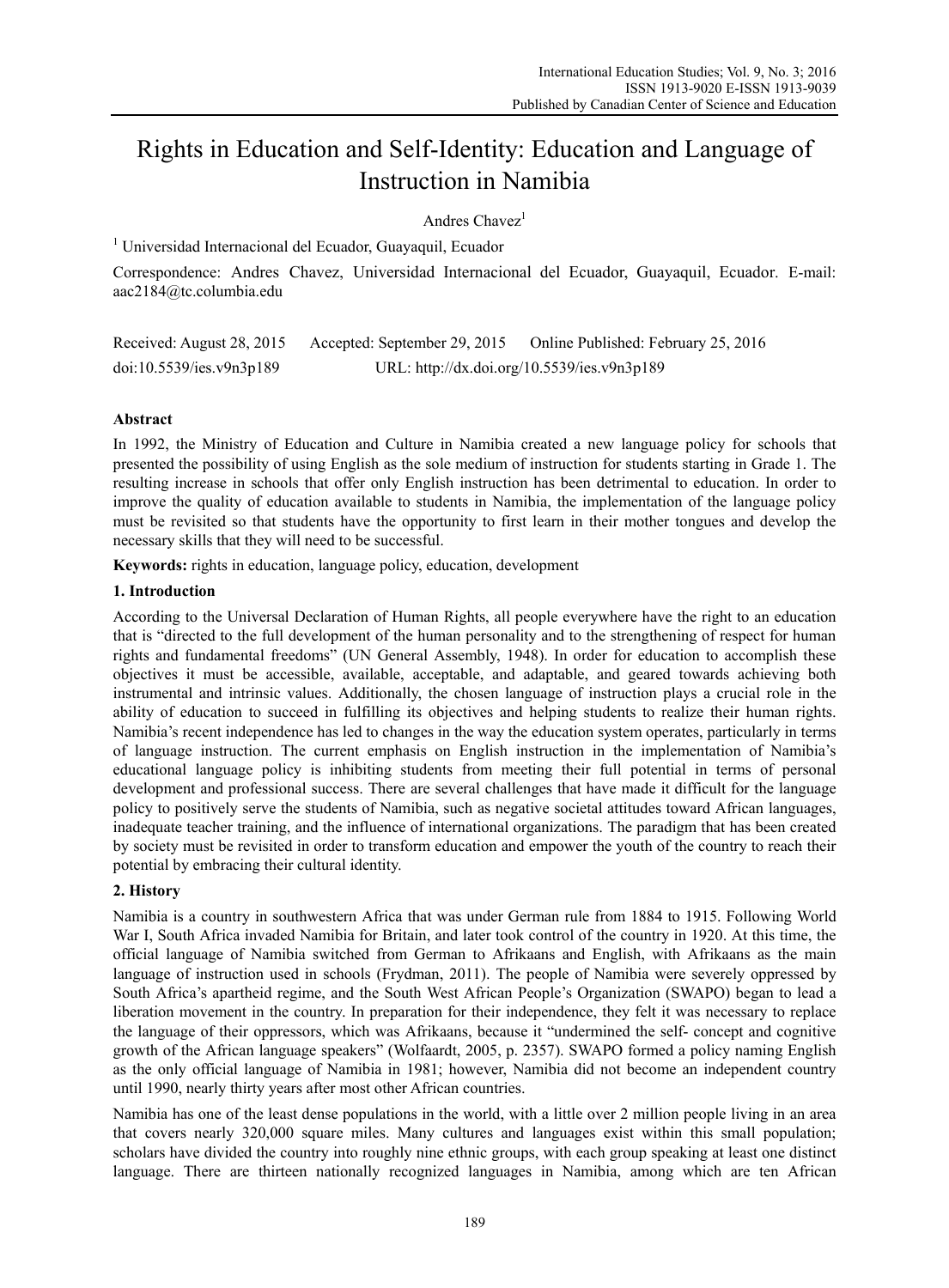languages and three European languages (Frydman, 2011). Despite this diversity, the Constitution of Namibia that was created when the country gained independence mandated that, in accordance with the SWAPO language policy, English was to be the only official language of the country, and the means of all communication for every branch of the government, from the federal to local level. The new government wanted to move away from Afrikaans, the "language of the oppressor," and create unity (Frydman, 2011, p. 182). This decision was made in spite of the fact that, according to the most recent census data at the time, 0.8% of the Namibian population spoke English as a mother tongue (Brock-Utne & Holmarsdottir, 2001). It is important to note that pressure from donors, particularly those from Britain, also influenced this language policy (Phillipson, Skutnabb-Kangas, & Africa, 1985; Skutnabb-Kangas, & Phillipson, 1985).

#### **3. Language in Education**

When Namibia became independent, the Ministry of Education and Culture felt that it was necessary to formulate a new language policy for schools. This policy was detailed in a document entitled The language policy for schools: 1992-1996 and beyond (MEC, 1993). This policy instructed that students should be taught primarily in their home language in Grades 1-3, with further instruction in these languages being provided throughout their formal education; additionally, English was to be a compulsory subject starting in Grade 1, and then become the main medium of instruction from Grade 4 and onward. The goals of this policy were to utilize education as a tool to enhance students' language and cultural identity, and to help students become competent in English by the end of their seven-year primary education cycle (MEC, 1993).

Despite the policy's focus on home language learning in the early primary years, with continued instruction in these languages throughout formal education, the Ministry of Education and Culture interprets the official language policy within the same document by saying that "Grades 1-3 will be taught either through the Home Language, a local language, or English" (MEC, 1993, p. 9). This gives schools the option to disregard the aforementioned policy and begin full instruction in English in Grade 1. Some officials, even within the Ministry of Education, believe that the policy was meant to promote instruction in English over local languages; as one such official stated, "The policy is not supporting multilingualism as was historically the case in Namibia. Traditionally, Namibians were multilingual but the policy is working against this" (quoted in Holmarsdottir, 2000, p. 15). The ambiguity of the policy has led to many schools opting to forego formal instruction in students' mother tongues and starting English-only instruction as early as Grade 1.

Interviews with members of various ethnic communities across Namibia have revealed that the majority of students, teachers, and parents feel that English should be the main language of instruction from the first year of primary school because they believe that people who do not know English are unable to contribute to society, and they think that the earlier students are exposed to it, the more competent they will become in it (Pienaar-Louw, 1997; Brock-Utne & Holmarsdottir, 2001). Therefore, despite the official guidelines given in the policy, many students are not receiving early primary instruction in their mother tongues due to the openness of the interpretation of the policy. In fact, in 2008 there were 243 schools in the country that had received permission from the Ministry of Education to offer instruction solely in English from Grade 1 and onward; more schools have since adopted an English-only policy, partly due to the increase in parents who are taking their children out of schools that offer mother tongue instruction and enrolling them in schools that use English as the sole language of instruction (Tötemeyer, 2010).

#### *3.1 Rights to Education*

The African Charter on the Rights and Welfare of the Child, article 11 states that every child has the right to an education directed towards "the promotion and development of the child's personality, talents and mental and physical abilities to their fullest potential" and "the preservation and strengthening of positive African morals, traditional values and cultures" (OAU, 1999, p. 5). In order for students to experience the full development of their personality, education must provide opportunities for them to dream of a better future and acquire the knowledge and skills that they need to pursue it. Education ought to help students develop their human capabilities and empower them to stand up for their human rights. Therefore, students in Namibia should have the right to become everything that they are capable of being, which comes in part by having a strong cultural identity and taking pride in being African. Education can be a powerful tool in promoting these values, but this has not been the case in recent years in Namibia. A teacher in Keetmanshoop, where the majority of the students has the mother tongue of Khoekhoegowab but rarely study it in school, commented, "The young ones don't want to speak their own language, they all want to be Americans. They watch TV and get all this American stuff. They want to be like Michael Jackson and look down on their own culture" (quoted in Brock-Utne & Holmarsdottir, 2001, p. 197). This indicates a failing in society and the education system to instill children with pride in whom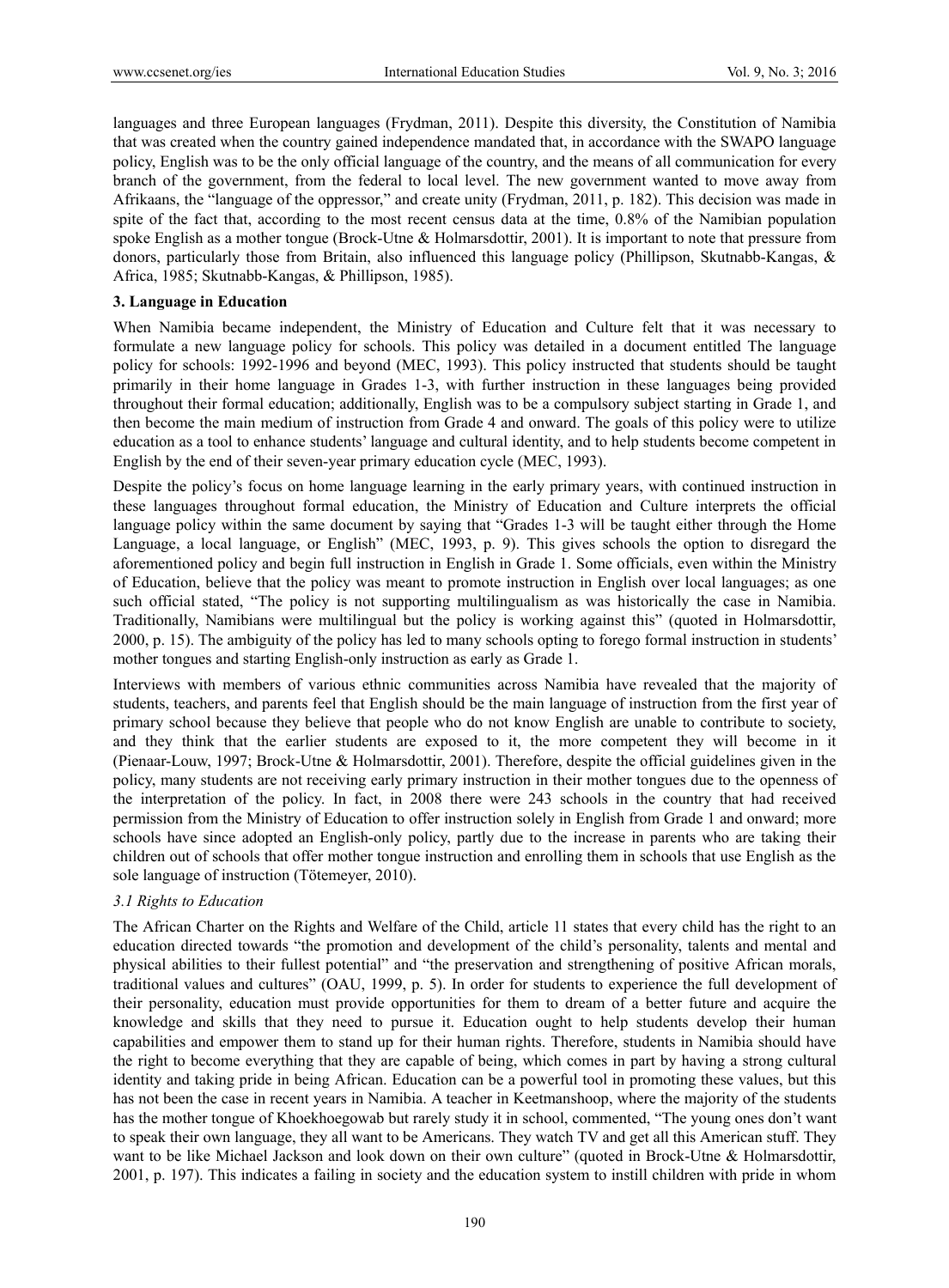they are and who they can become.

Part of the problem is the limited understanding of what constitutes the right to education. The right to education is fully explained in Article 13 of the International Covenant on Economic, Social and Cultural Rights (UNESCO, 2012). In this document, education is recognized as a tool of empowerment through which the economically and socially marginalized people of the world can overcome poverty, participate fully in their communities, be safeguarded against labor and sexual exploitation, realize other human rights, protect the environment, and control population growth (UNESCO, 2002). Additionally, it is recorded that education should increase each individual's "sense of dignity" and promote understanding among all ethnic groups, as well as nations and racial and religious groups (UNESCO, 2002). The two required features of education, as stated in article 13, are that it be "compulsory" and "available free to all" (UNESCO, 2002).

The right to education is extensive, but the descriptions of what education should be like are oftentimes too vague to be put into practice. For instance, article 13 states that measures should be taken to "ensure that education is culturally appropriate for minorities and indigenous peoples, and of good quality for all" (UNESCO, 2002, para 50). The article does not define what makes an education "culturally appropriate", nor does it expand upon what "good quality" really means. In order for a government to provide an education of good quality that is culturally appropriate for the students of its nation, that government must first understand precisely what those terms entail, and then know what steps need to be taken to implement a system that satisfies those demands. The problem with the extension of the right to education is that it generally focuses on availability and access, while undermining the importance of acceptability and adaptability.

#### *3.2 Rights in Education*

An education system functions properly only when it provides students with both rights to education and rights in education by providing the four key aspects of education, which are access, availability, acceptability, and adaptability (Tomasevski, 2003). Providing all four of these aspects will likely increase the future potential income of the students, as well as their ability to take advantage of countless other benefits. Even if some students' educations don't ultimately lead to an increased income, those students will still profit from "reading, communicating, arguing, in being able to choose a more informed way, in being taken more seriously by others and so on" (Sen, 1999, p. 294). Students who receive a quality education that meets all four requirements will have a great advantage in the future; they will be empowered to make a significant difference in their own lives, the lives of their families, and the wellbeing of their communities.

The most important difference between merely providing rights to education and allowing students to enjoy rights in education is that in the latter, "students are not just to accept or simply agree with what the teacher is saying" (Geo-JaJa, 2012, p. 25). Rather, students are encouraged to think for themselves and discover their own truths that will propel them to be successful in the future (Roberts, 2000). Students who have rights in education are able to be motivated from within without needing to be motivated by an outside source (Geo-JaJa, 2012). As a result, students start to develop their own being and their self-identity; this is a process of reflection, self-awareness, and self-understanding (Dewey, 1933). Ultimately, providing students with rights in education creates opportunities for their own self-discovery.

Another essential step for providing students with rights in education is to instruct them in their native languages. Language is an essential part of culture. Every parent anxiously awaits the day that s/he can hear a child's first words. It creates a bond in the family. Likewise, it creates unity in a community. Local languages are a fundamental part of the identity of a nation. Also, students are capable of learning much more in their own tongue than they can in their second language (Babaci-Wilhite, Geo-JaJa, & Lou, 2012; Murray, 2007) In order for students to develop critical thinking skills in school, they need to use a language in which they are free to formulate and express thoughts beyond a superficial level. Additionally, the very existence of a language is dependent upon its use by the youth within the culture (Jensen, 1996). If the youth stop learning their native language, it could disappear, and that would contribute to the loss of these students' identities. It is also important to keep in mind that "language serves as a unique tool to expand other communal rights" (Babaci-Wilhite, Geo-JaJa, & Lou, 2012, p. 18). In order to fully utilize the tool of language in Namibia, it will be necessary that educational language planning be focused towards high levels of bilingualism or even multilingualism; monolingualism can no longer be regarded as something normal, desirable, and unavoidable (Pütz, 2004). Children must be taught to learn and love their native language, and they should never feel ashamed to use it because it is a part of their heritage. Education should protect language and culture and teach respect for them; this means that curriculum should "reflect local and indigenous knowledge systems, and local traditions must be taught with pride" (Babaci-Wilhite, Geo-JaJa, & Lou, 2012, p. 14).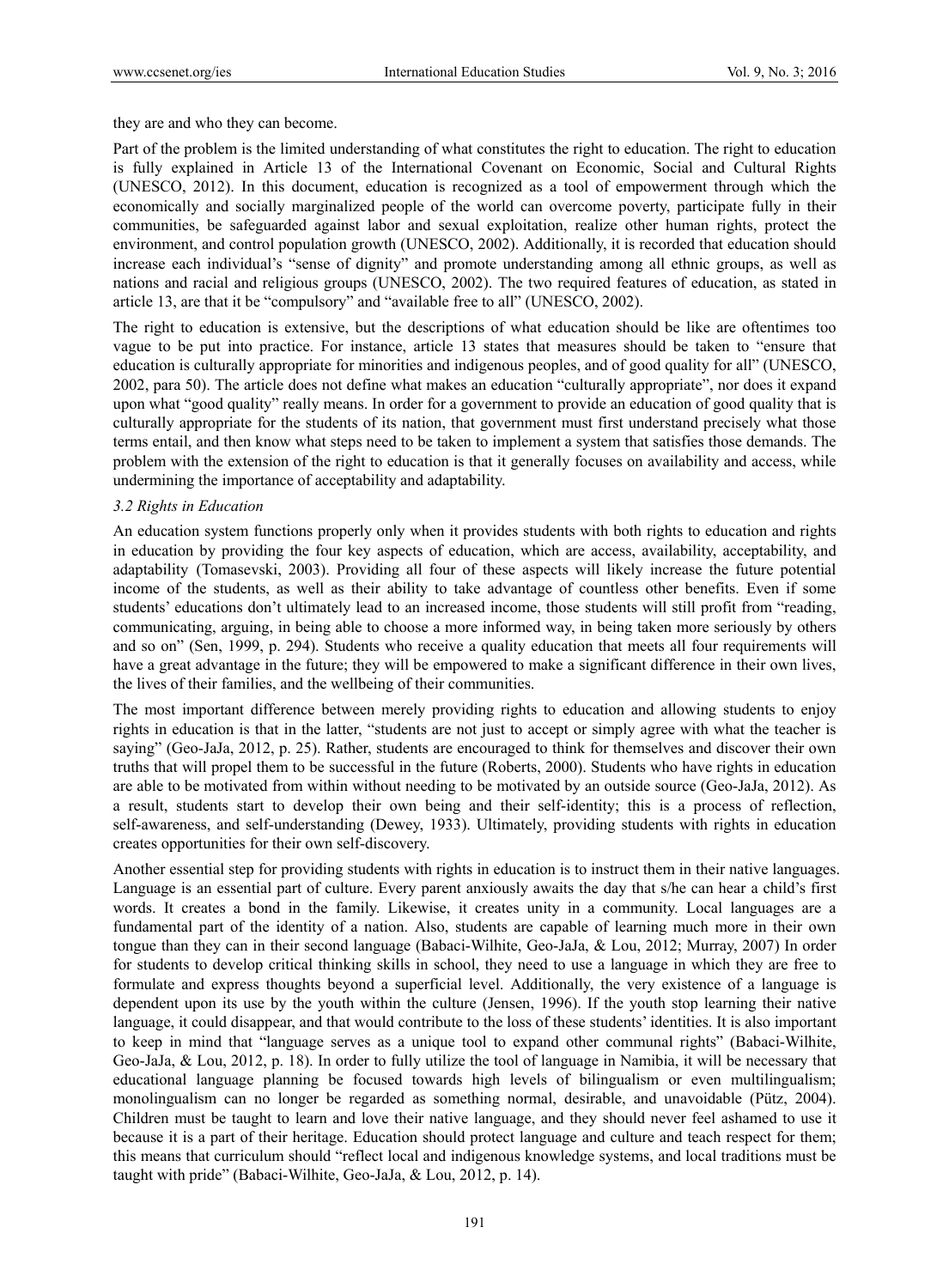#### **4. Reasons for Language Policies in Education**

There are several factors to be considered when devising and implementing a language policy for an education system. In Namibia, one of the main concerns was overcoming apartheid and the influence of the oppressive, Afrikaner government of South Africa (Harlech-Jones, 1998). Additionally, there are six issues that are generally debated regarding the influence of language on education, which are psychological, educational, linguistic, socioeconomic, political, and financial. Those who favor an emphasis on local languages in education generally view these issues in order of importance in the same order in which they are presented in the previous sentence; those who favor the use of a global language, such as English in Namibia, emphasize the aforementioned issues in the reverse order, placing financial and political issues as the most important (Larson, 1981). These contrasting priorities reflect the difference between the instrumental and intrinsic values of education.

#### *4.1 Instrumental Values of Education*

One essential factor to providing both rights to education and rights in education is to recognize the true objectives of an education system. In a world where many view money as a prerequisite to success, governments and policymakers have shaped education into a tool that can be used to help people get more money. The majority of governments and policymakers feel that the quality of an education can be measured by the degree to which learned "skills and knowledge... contribute (directly or indirectly) to expected economic productivity" (Robeyns, 2006, p. 73). This perspective is called the instrumental value of education.

Critics of instrumental education systems note that the focus of these systems is to pass a test, and that it denies students and teachers the opportunity to become involved with the more important aspects of education (Hursh, 2008; Higgins, Miller, & Wegann, 2006). Some scholars have gone so far as to say that this style of education prepares students to become "unquestioning capitalist workers" rather than capable human beings (Rubin  $\&$ Kazanjian, 2011; Bauman, 2010; Hill, 2005).

However, there is merit to this system as well. Its focus on economics "can help a person to find a job, to be less vulnerable on the labor market, to be better informed as a consumer, to be more able to find information on economic opportunities, and so forth" (Robeyns, 2006, p. 71). The instrumental aspect of education helps students to turn their knowledge into personal income. Many people in Namibia believe that English is the optimal language of instruction because it will make students more employable in the future (Frydman, 2011). Few students choose to study African languages at higher education levels; as one student explained, they "feel that in order to get a job you must have a European language and that if you study African languages you have no employment opportunities" (quoted in Brock-Utne & Holmarsdottir, 2001, p. 199). Namibians feel obligated to study English because of its function in their society; if they want to enter a scientific field, work for the government, or have any prestigious position, it is necessary that they become fluent in English (Frydman, 2011). Even though having a job and being productive in society is an important part of individual development, neglecting the legitimacy of a person's own native language may disregard his or her identity as a human being. For that reason, schools must also focus on the intrinsic value of education in order to help people truly develop.

#### *4.2 Intrinsic Value of Education*

The intrinsic value of education is that a student "may value learning something simply for the sake of this knowledge" (Robeyns, 2006, p. 70). Some people enjoy learning about history, while others find fulfillment through learning to play new musical instruments. The knowledge that these people acquire in such pursuits may not help them in their careers, but it can add a rich dimension to their lives, making them happier and more satisfied than they would be otherwise.

Additionally, an intrinsic education system "helps students to acquire the knowledge, skills, and values needed to function effectively within their cultural community, nation state and region and in the global community" (Banks, 2008, p. 129). In order to accomplish this, education cannot discriminate against cultures, languages, or religions, and it should allow students to be heavily involved in their own educations by granting them the opportunity to choose their own goals and their own path towards those goals (Banks, 2008; Rogers, 1980). The intrinsic aspect of education guides students toward discovering their human capabilities. It also prepares students for the many opportunities, responsibilities, and experiences of adult life, such as applying for jobs, participating in judicial systems, seeking ownership of property, taking care of children, dealing with illness, forming relationships, and so on (Best, 2000).

This type of education leads to "reengineering or restructuring capitalist economies, while at the same time informs the need for an endogenous curriculum from deep down society, which will produce citizens who will not be out of place in development" (Geo-JaJa, 2012, p. 20). As the individual students change, they will develop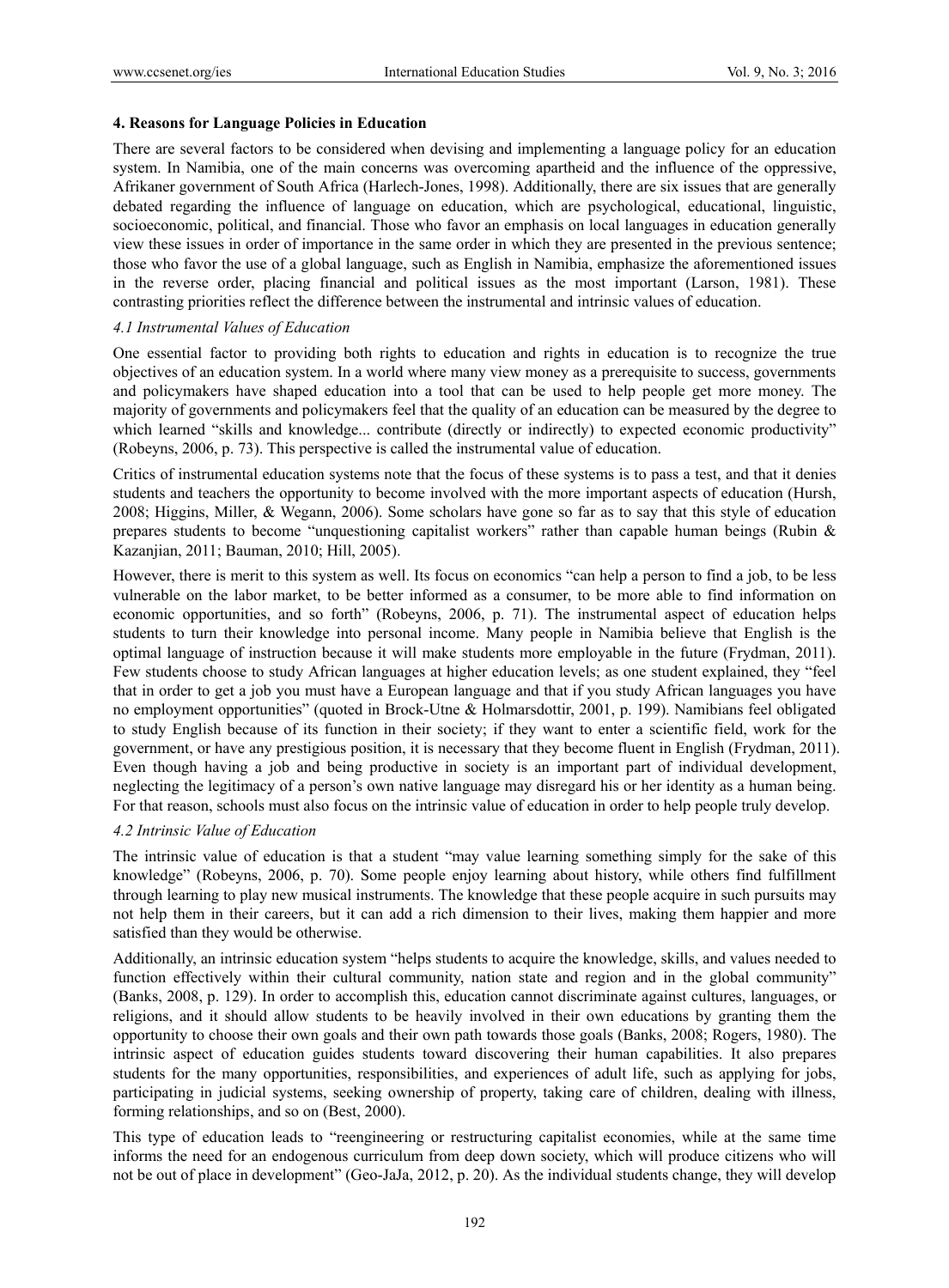the capacities to change their societies; that changed society will offer more opportunities for an increased number of people to thrive, and the nation will reach new levels of development that will assist even more people to rise above the clutches of poverty.

## **5. Challenges of the Language Policy**

The goals of intrinsic education cannot be accomplished when students are instructed in a language that they do not fully understand; an investigative examination at a school in Windhoek, the capital of Namibia, revealed that 22.4% of students in Grade 8 were not functionally literate in English, and that 49.2% of the students had numeracy skills below a Grade 7 level. All of the students that tested below the required level came from primary schools where English was used as the language of instruction from Grade 1 rather than a mother tongue (Wolfaardt, 2005). Additionally, many educators in Namibia complain that students depend on thoughtless memorization of subject matter, which they merely repeat back on examinations without fully understanding (Murray, 2007). In order for education to help students develop their capabilities, it must be presented through a language medium that students fully understand, and through which they can competently and confidently express themselves.

When children are literate in their mother tongue, they are able to establish a set of skills that will then transfer over when they learn a new language. Research has shown that "there is a strong and positive correlation between literacy in the native language and learning English, and that the degree of children's native language proficiency is a strong predictor of their English language development" (Murray, 2007, p. 69). That is why Namibia's language policy that provides for instruction in the mother tongue for at least Grades 1-3 is crucial to student success. Unfortunately, there are a few key issues that have made it difficult for this policy to have its intended effect.

Part of the problem is that teachers are not sufficiently trained to teach the African languages, mostly due to the negative way in which society has come to view these languages. One Namibian reported that "the status for teachers is much higher if they teach history, for example, than if they teach in the African languages" (Brock-Utne & Holmarsdottir, 2001, p. 296). A primary school teacher added that "there is a general understanding in their community that Oshindonga teachers are less educated and therefore sometimes regarded as incompetent teachers while those who know English are regarded as the highest qualified ones" (quoted in Legere, 1995, p. 10). Therefore, with little motivation to study these languages, there are few teachers qualified to offer instruction in mother tongues. Additionally, the heterogeneous nature of most schools in Namibia makes it difficult to provide mother tongue instruction for all students (Murray, 2007). The combination of a lack of qualified teachers and a diverse student body that would require instruction in several different languages has made it difficult for Namibian schools to follow the official language policy.

Despite the higher status of English teachers, a recent test performed by the government indicated that 98% of teachers in Namibia are not sufficiently proficient in basic English; in fact, over 70% of the teachers in senior secondary schools cannot read and write basic English (Kisting, 2012). The majority of teachers went through the schooling system before English was made the official language of instruction. Their lack of skills and proficiency in the language has led to the further marginalization of disadvantaged students who are expected to learn material in a language that their teachers do not adequately speak (MBESC, 2003). In 2010, nearly 50% of 16-year-olds failed the junior secondary school certificate (Kisting, 2012). This is evidence that the education system is not adequately preparing students for future success.

Many schools that wish to offer mother tongue instruction do not have the resources to do so. The choice of languages offered by a school is often made for financial rather than pedagogical reasons, as there are more materials available in English than in the African languages (Brock-Utne & Holmarsdottir, 2001). The availability of these resources is heavily influenced by the support of international donors, and in most cases these donors tend to favor instruction in global languages. A report from the World Bank (1980) indicated that "emphasis on local languages can diminish an individual's chances for further education and limit access of specific groups or countries to the international body of knowledge" (p. 20). This lack of support in providing African materials has led to children in poorer regions not having access to the same opportunities in education as students in areas with greater resources. It is important to recognize this disparity, because acting as if all schools in the country are equal "is to disadvantage those groups with fewer resources and thereby extend into the future the inequalities of the past" (MEC, 1992, p. 5). Many Namibians recognize this problem and desire a change. They wish that donors would give aid in African languages rather than English, so that all the languages of Namibia could have equal treatment and status in society. As one Namibian noted, "If the languages were made languages of instruction right through primary school they would become languages of learning. More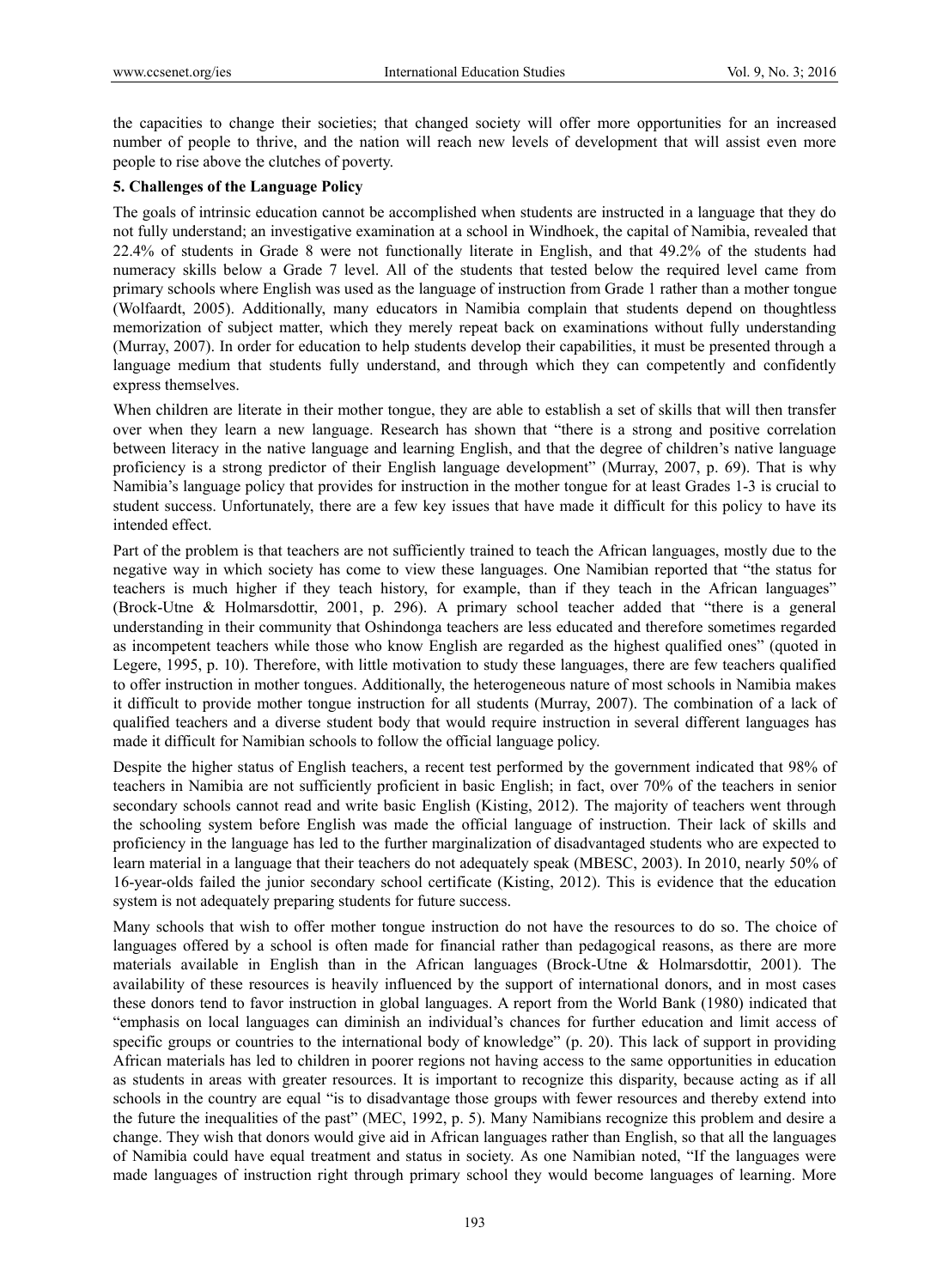books would be published in the languages. More publishing of school books would also make for more general titles in the languages" (Brock-Utne, 2000, p. 185).

### **6. Challenges of the Language Policy**

In order for Namibia to progress as a nation, all children must be granted their right to a quality education that fulfills both instrumental and intrinsic values. After the country had gained independence, President Sam Nujoma declared, "Access to education should not be limited to a select elite, but should be open to all those who need it – especially children and those adults who previously had no opportunity to gain education" (MEC, 1993, pp. i-ii). However, merely granting students' access to education does not fulfill their human rights. If they are to develop their full human personality and strengthen their cultural identity, as stated in the Universal Declaration of Human Rights and the African Charter on the Rights and Welfare of the Child, they need to be granted the opportunity to study in an acceptable and adaptable education system that improves their understanding of who they are and who they can be, rather than making them feel shame for their heritage and teaching them to desire to be someone else. The unfortunate truth about the way that the language policy is being carried out in most areas is that it fails to contribute to either the instrumental or intrinsic values of education; furthermore, by not offering children "instruction in their mother tongue in lower Primary, the school is actually excluding a part of the Namibian citizens from learning" (Lund, 1995, p. 65).

There are not easy answers as to how to transform the education system in Namibia so that language can be used to empower students rather than impede their progress. However, it is clear that changes must be made, as the current model is not extending students the human rights to which they are entitled. It will be important for the government to find ways to incentivize teachers to study local languages so that they can be qualified to teach them to students. A higher quality of instruction in these languages may help society to change its attitudes about their inferiority and help Namibians see the beauty in them. It is also crucial that schools be provided with the materials that they need in African languages so that all children, regardless of socioeconomic status, have the opportunity to study and become proficient in their mother tongues. Additionally, if English is to be kept as the official language of Namibia, then teachers who instruct in English must become proficient in the language in order to help students succeed in it as well.

#### **7. Conclusion**

Diversity is an important part of Namibia's culture that should be celebrated rather than suppressed. According to Dr. Diaz, a former Director of Culture in the country,

Namibia has the skin of a leopard. The skin of a leopard is so beautiful. It has this diversity of colours. If you look at the skin of a leopard through a microscope, you can find that also the black spots have some white in them, the white spots some black. The lion is strong, but the African kings – Zulu kings, Swasi kings, Setswana kings all wanted to adorn themselves with the skin of a leopard. We must keep this diversity, the multitude of colours, traditions, languages we have (Brock-Utne & Holmarsdottir, 2001, p. 295).

The native languages of Namibia are an integral part of the culture of the individuals who speak them. The government of Namibia, along with the support of international donors, must find ways to change the way that the language policy is implemented so that students across the country have the opportunity to learn in their mother tongues and take pride in doing so. In this way, Namibians will gain a stronger sense of their cultural identity and have the opportunity to fully develop their human personalities.

Parents and members of society sometimes disregard native languages as potential languages of instruction because they feel that they have little practical application or that English is the key for success (Brock-Utne, 2012). However, this is a paradigm that has been created within the society and that can be changed by that same society. If Namibians can find ways to celebrate the value of their cultural heritage and native tongues, they can seek the elevation of the national usage of their languages. This will, in turn, allow them to take advantage of more human rights that they are currently being denied due to the country's language policy. One of these rights, as stated in Article 21, is that "Everyone has the right to take part in the government of his country" (UN General Assembly, 1948). However, as all government proceedings in Namibia are transacted in English, the majority of the population is excluded from participation. Likewise, Article 23 states that everyone has the right to work without discrimination, but teachers of local languages are discriminated against as being ignorant and less valuable to society. Multilingual policies alone will not change this degrading paradigm; however, when accompanied by adjustments in society that empower individuals to embrace their culture and self-identity, the nation will be transformed in such a way that the people of Namibia will begin to fully enjoy their human rights.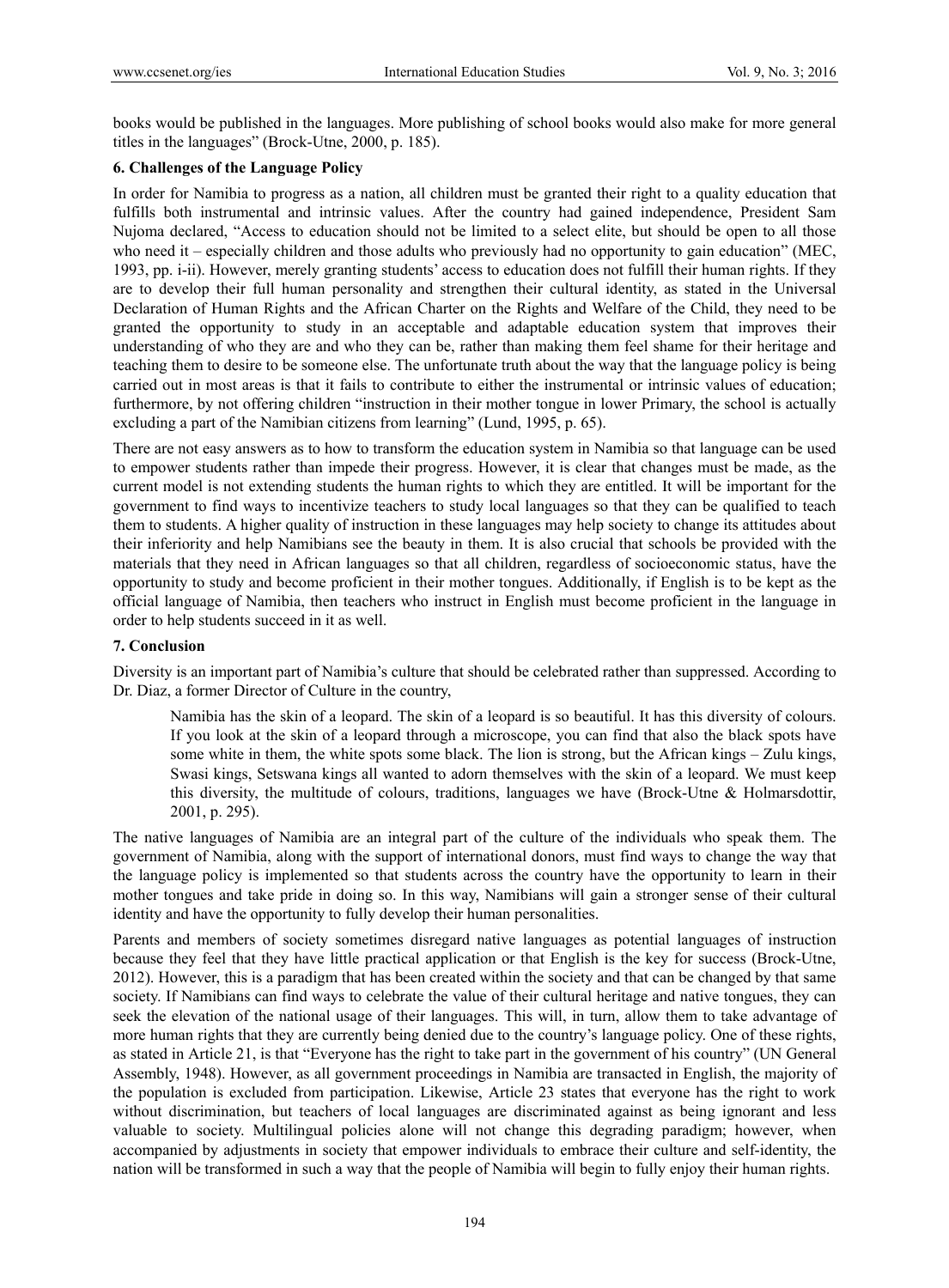#### **References**

- Babaci-Wilhite, Z., Geo-JaJa M., & Lou, Z. (2012). Education and language: A human right for sustainable development in Africa. *International Review of Education, 58*(5), 619-647.
- Banks, J. (2008). Diversity, Group Identity, and Citizenship Education in a Global Age. *Educational Researcher, 37*(3), 129-139.
- Bauman, Z. (2010). *Wasted lives: Modernity and its outcasts*. Malden, MA: Polity Press.
- Best, R. (2000). Introduction: Where Are We Going with SMSC? In *Education for Spiritual, Moral, Social, and Cultural Development* (pp. 1-12). London: Continuum. Print.
- Brock-Utne, B., & Holmarsdottir, H. (2001). The Choice of English as Medium of Instruction and its Effects on the Africa Languages in Namibia. *International Review of Education*, *47*(3-4) 293-322. http://dx.doi.org/10.1023/A:1017905910662
- Brock-Utne, B. (2000). *Whose Education for All? The Recolonization of the African Mind*. New York/London: Falmer Press.
- Brock-Utne, B. (2012). Language and inequality: Global challenges to education. *Compare, 42*(5), 1-21. http://dx.doi.org/10.1080/03057925.2012.706453
- Dewey, J. (1933). *How we think: A restatement of the relation of reflective thinking to the educative process*. Boston: D. C. Heath and Company.
- Frydman, J. (2011). *A Critical Analysis of Namibia's English-Only Language Policy*. 40th Annual Conference on African Linguistics. Somerville, MA: Cascadilla Proceedings Project.
- Geo-JaJa, M. A. (2012). Human rights in donor aid; Does it really matter for "Own" development in Africa? *World Development*.
- Harlech-Jones, B. (1998) Viva English! Or Is It Time to Review Language Policy in Education? *Journal for Educational Reform in Namibia, 6*, 1-10.
- Higgins, B., Miller, M., & Wegmann, S. (2006). Teaching to the test...not! Balancing best practice and testing requirements in writing. *The Reading Teacher, 60*(4), 310-319. http://dx.doi.org/10.1598/RT.60.4.1
- Hill, D. (2005). Globalisation and its educational discontents: Neoliberalisation and its impacts on education workers' rights, pay and conditions. *International Studies in Sociology of Education, 15*(3), 257-288.
- Holmarsdottir, H. (2000). From Policy to Practice: A Study of the Implementation of the Language Policy in Namibia Primary Schools (Master thesis. Oslo: Faculty of Education).
- Hursh, D. (2008). *High-stakes testing and the Decline of Teaching and Learning: The real Crisis in Education*. New York, NY: Rowman & Littlefield Publishers.
- Jensen, T. (1996). *Challenges to European education: cultural values, national identities, and global responsibilities*. Frankfurt am Main: P. Lang, Print.
- Kisting, D. (2012, January 10). Namibia's language policy is 'poisoning' its children. theguardian. Retrieved December 2, 2013, from http://www.theguardian.com/education/2012/jan/10/namibia-english-crisis
- Larson, M. (1981). The role of the vernacular versus prestige languages in primary education. In M. Larson, & P. Davis (Eds.), *Bilingual Education: An Experience in Peruvian Amazonia*. Dallas: Summer Institute of Linguistics, 7-36
- Legere, K. (1995). *Languages in Namibian Education–Achievements and Problems*. Paper presented at the National Workshop of African Language in Basic Education held at NIED in Okahandja.
- Lund, B. (1995). *Educationally Marginalized Children*. A desk study submitted by Bernt H. Lund. Okahandja/Elverum.
- Minister of Basic Education, Sport and Culture (MBESC). (2003). The Language Policy for Schools in Namibia. Windhoek: Upgrading African Languages Project (AfriLa).
- Ministry of Education and Culture (MEC). (1992). *Toward Education for All–A development Brief for Education, Culture and Training*. Windhoek: Longman/ODA.
- Ministry of Education and Culture (MEC). (1993). *The language policy for schools–1992-1996 and beyond*. Windhoek: Longman/ODA.